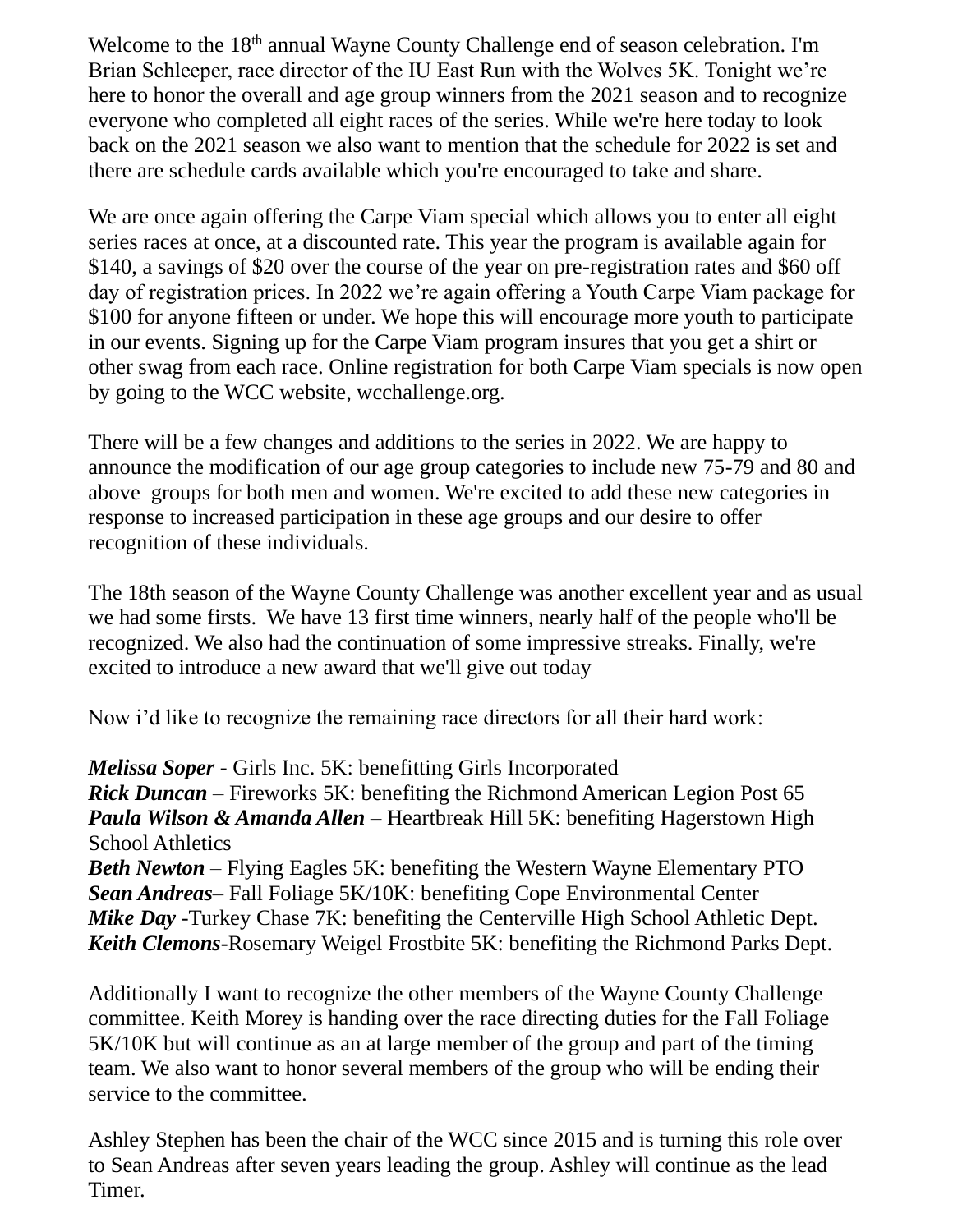Pat Bowers has served as the organization's Treasurer for many years and is stepping down from this position after nineteen years. We greatly appreciate the leadership both Ashley and Pat have provided and are very thankful for the many ways they have supported and helped grow the WCC in their time on the committee.

Finally I'd like to thank our series sponsor Whitewater Valley Rehabilitation. We're incredibly grateful for their support of the WCC and our mission to help people become more active through our events and appreciate having them on board again in 2022.

Now let's move to on the awards. The mission of the Wayne County Challenge is to promote community health through amateur distance running. Our scoring system is designed to encourage and reward the participation of all types and ages of runners and recognizes both participation and competitive achievement. The 34 overall and age group winners and nearly fifty recipients of the "Elite 8" award for completion of each event are examples of this mission.

Winners please come up when your name is called, we'll start with the overall awards first. This also seems like a good time to issue a blanket apology for misprouncing anyone's name, i'm going to read off a lot of people so apologize in advance for butchering any names.

The third place overall female is Addison Talbot. Addison began participating in WCC events in 2017, at the age of 8, and ran seven races in each of her first three seasons, winning the division in each race in those frst two years....14 out of 14. In 2021 she participated in six races, placing first in her disivion twice, finishing third overall twice, second overall once and was the overall champion of the Flying Eagle 5K. Congratulations to three time winner and third place overall female, at the age of 12, Addison Talbot.

The second place overall female is Missy Moore. Missy won the 50-54 division in 2019, her second age group title. In 2021 she ran all eight races, taking the top spot in her age group in all but the Flying Eagle 5K, where she was the third overall female. Congratulations to three time winner and second place overall female Missy Moore.

This year's overall female winner is Britni Gettinger. Britni has participated in every WCC race since she began with us in 2013, eight seasons worth. Over this time she has three age group titles, three third place overall finishes and one second place overall crown. In 2021 she claimed the top spot by taking five age group wins and two second place overall finishes. She volunteered at the remaining event. Congratulations to eight time winner and first time female overall champion Britni Gettinger.

The third place overall male finisher is Aaron Lake. 2021 was Aaron's third season participating in WCC events. In 2018 he won his age group and in 2019 was the overall men's champion, winning his age group three times and finishing second overall three times. In 2021 Aaron ran six races and had two age group wins, two third place overall finishes, one second place finish and won the Heartbreak Hill 5K. Congratulations to three time winner and third place overall male Aaron Lake.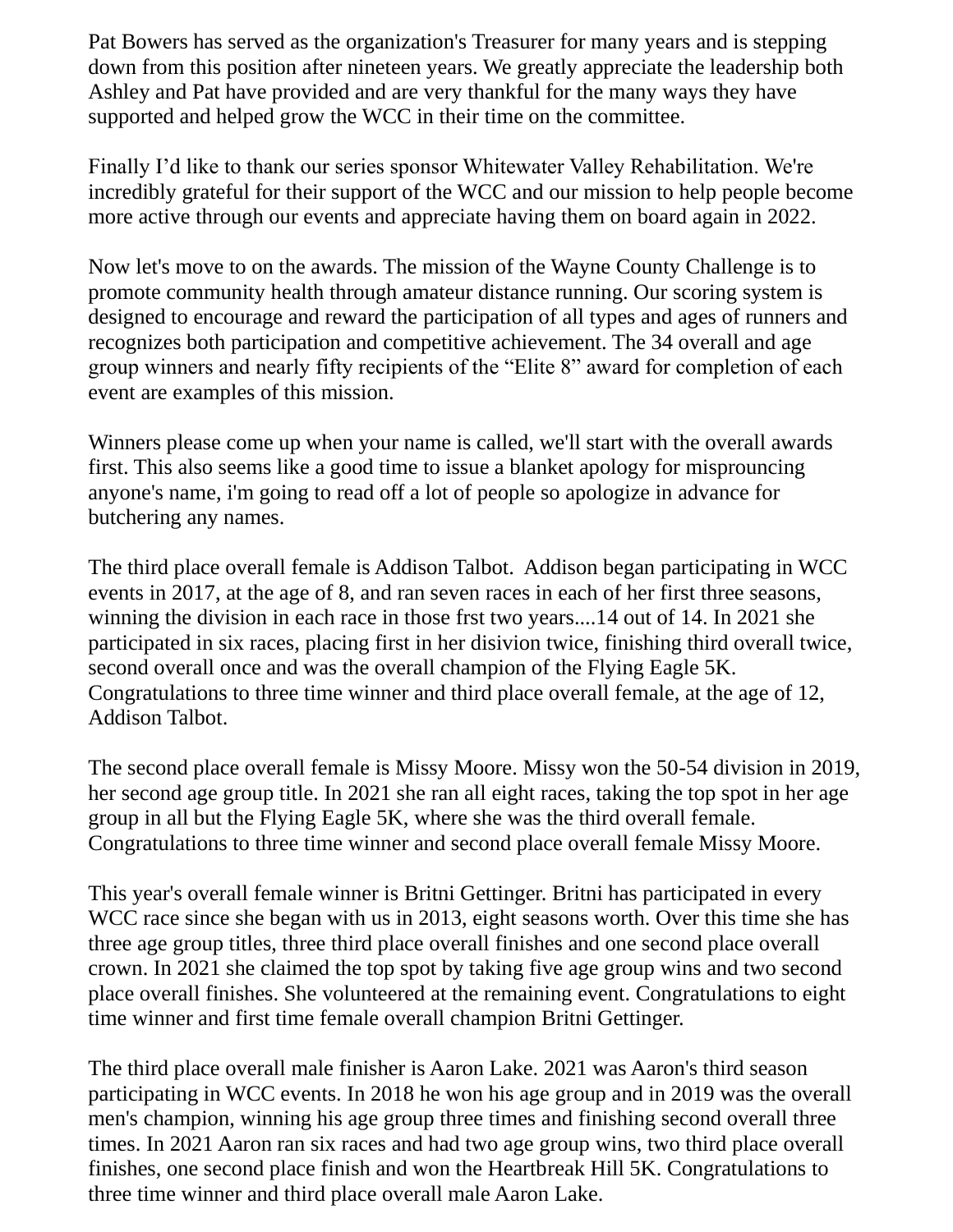The second place overall male finisher is Scott Meinardi. Over his WCC career Scott has five age group titles, spanning three different divisions. In 2021 he ran all eight races for the fourth time, winning his division six times, finishing third overall once and second overall at the IU East Run With the Wolves 5K. Congratulations to six time winner and second place overall male Scott Meinardi.

The 2021 overall male winner is Jason Newport. Jason already had the record for most overall titles, male or female, winning his first in 2010. He added to those numbers in 2021 by running all eight races, taking the top spot in his age group three times, a third place overall finish, two second place overall finishes and winning the Flying Eagle 5K and IU East Run With the Wolves 5K. Congratulations to our overall male champion, for the eighth time, Jason Newport.

Now we'll move on to the age group winners. There are several categories where there was no winner because no one completed at least five races, a requirement to win an age group award.

The winner of the female nine and under age group is Sydney Wood. Sydney ran all eight races in 2021 and finished in the top four of her age group at each, including six division wins. She earned enough points to finish as the fifth overall female, at the age of seven. Congratulations to first time winner Sydney Wood.

## **There is no winner of the male nine and under age group**

The winner of the female 10-12 age group is Elise Kretchman. Elise ran all eight races, finishing in the top six of her division in all, with two third place finishes, one second place and a category win at the IU East Run With the Wolves 5K. Congratulations to first time age group champion Elise Kretchman.

The winner of the male 10-12 age group is Levi Johnsman. Levi ran in five races in 2021, placing in the top three of his age group in every one, highlighted by three division wins at the Heartbreak Hill 5K, Flying Eagle 5K and Turkey Chase 7K. Congratulations to first time winner Levi Johnsman.

## **There are no winners of the female or male 13-15 age groups.**

The winner of the female 16-18 age group is Lydia Pentecost. Lydia began her WCC career in 2019 when she won the 13-15 division participating in all eight races. She repeated the feat in 2021 by once again running every race, finishing in the top three in seven of them, including three division wins. Congratulations to two time age group champion Lydia Pentecost.

The winner of the male 16-18 age group is Alan Seals. Alan won the 13-15 age group in 2019 when he ran each race. He once again did every event in 2021 winning the division at the Flying Eagle 5K and Fall Foliage 5K. Congratulations to two time age group winner Alan Seals.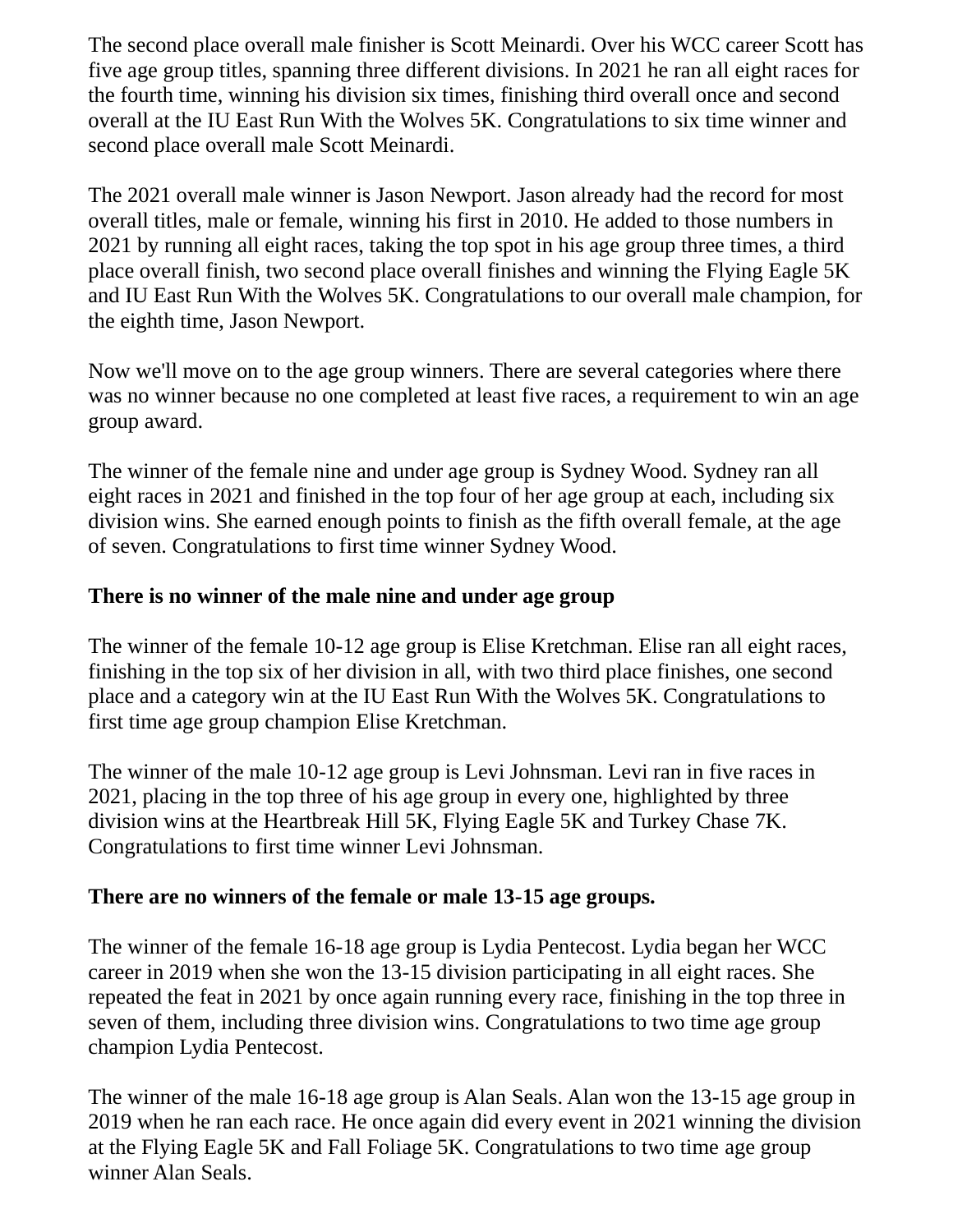## **There is no winner of the female 19-24 age group.**

The winner of the male 19-24 age group is Josiah Seals. This is Josiah's third age group title after winning the 16-18 division in 2016 and 2017. In 2021 he ran six races and had three division wins at the Flying Eagle 5K, IU East Run With the Wolves 5K and Fall Foliage 5K. Congratulations to three time age group winner Josiah Seals.

The winner of the female 25-29 age group is Mariah Seals. This is Mariah's sixth age group crown and second in this division after winning the 19-24 group four times. In 2021 she ran six races taking the top spot in the group at the Girls Inc. 5K, IU East Run With the Wolves 5K and Fall Foliage 5K. Congratulations to six time age group champion Mariah Seals.

The winner of the male 25-29 age group is Brandon Guth. Brandon ran all eight races with one second place division finish, six age group wins and a second place overall finish at the Fall Foliage 10K. Congratulations to first time winner Brandon Guth.

The winner of the female 30-34 age group is Kristin Rogers. Kristin ran all eight races in 2021 finishing in the top three at each event, including age group wins at the Fireworks 5K and season ending Frostbite 5K. Congratulations to first time winner Kristin Rogers.

The winner of the male 30-34 age group is John Waltz. John ran seven of the eight races in 2021 and finished in the top three in his division at every one with two third place finishes, three runner up spots and age group wins at the Fall Foliage 5K and Frostbite 5K. Congratulations to first time age group champion John Waltz.

The winner of the female 35-39 age group is Abby Burkhardt. Abby ran every race in 2021 placing in the top five at each one, with four second place finishes and took the top spot at the Flying Eagle 5K and Fall Foliage 5K. Congratulations to first time winner Abby Burkhardt.

The winner of the male 35-39 age group is Aaron Ervin. Aaron began his WCC career in 2010 and has only missed two races since that time, running all eight nine times, including in 2021. He finished in the top five of the division at every race and had three second place age group finishes. Congratulations to three time age group winner Aaron Ervin.

The winner of the female 40-44 age group is Crystal Smith. Crystal ran all eight races in 2021 finishing in the top five at seven of those, including two age group titles at the Flying Eagle 5K and IU East Run With the Wolves 5K. Congratulations to first time winner Crystal Smith.

The winner of the 40-44 male age group is Dave Snow. Once again in 2021 Dave participated in every event, for the eleventh straight year. He volunteered at one and finished in the top three of the division in the remaining events, including two division wins at the Heartbreak Hill 5K and IU East Run With the Wolves 5K. Congratulations to seven time age group champion Dave Snow.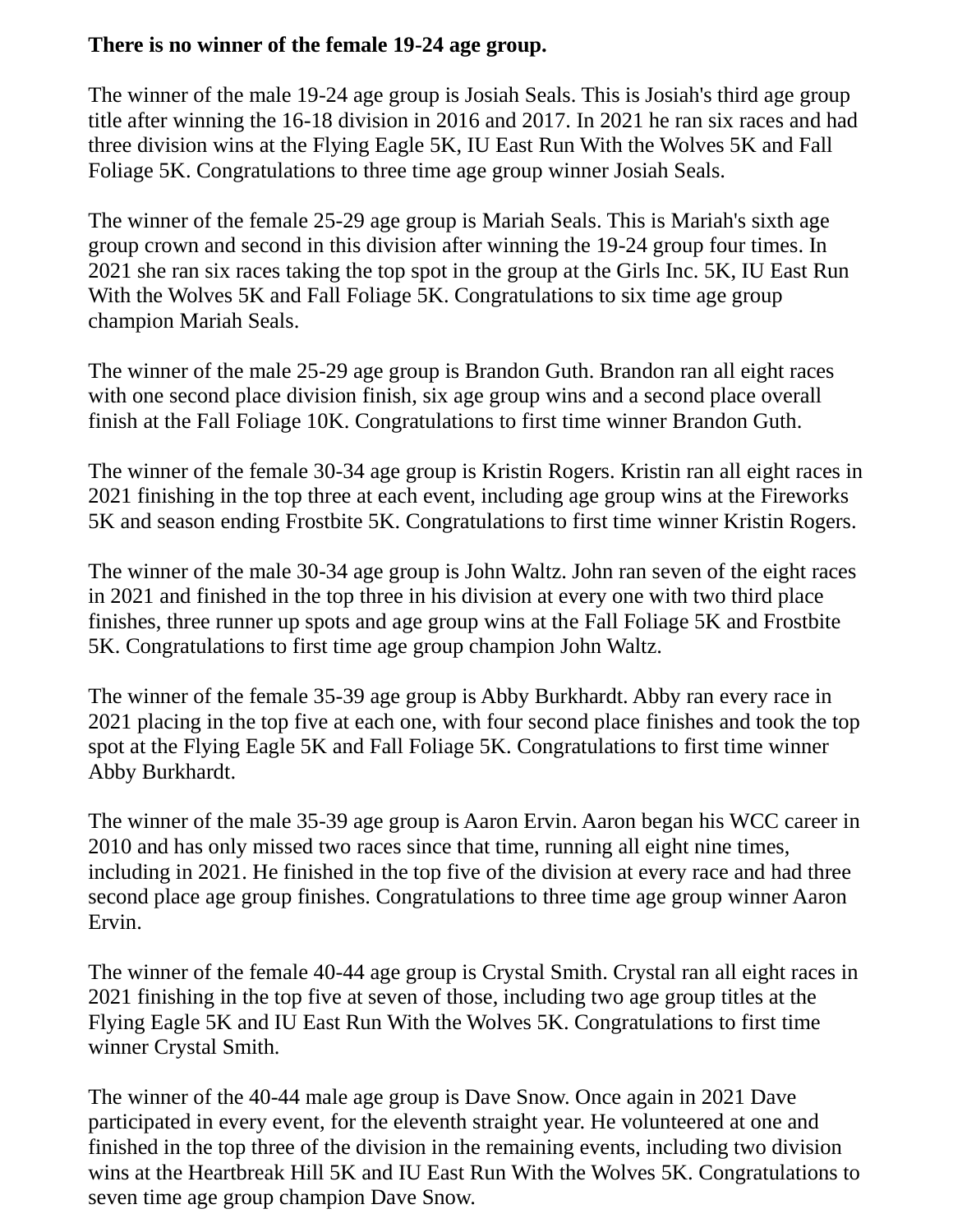The winner of the female 45-49 age group is Angela Wilmot. Angela ran in seven of the eight races finishing second in her division twice and winning it the other five races. This is her second age group title after also winning this group in 2019. Congratulations to two time age group champion Angela Wilmot

The winner of the male 45-49 age group is Brian Green. Brian ran all every race for the eighth straight season in 2021, winning the division at all eight. Brian has an impressive resume with the WCC including a second place overall male finish in 2019 and third place overall in 2017 along with two previous age group titles and adds his third in 2021. He earned enough points to finish tied for fourth overall male, missing third by only fifteen points. Congratulations to three time age group champion and five time award winner Brian Green.

The winner of the female 50-54 age group is Ruth Cutcher. Ruth began her WCC career in 2019 when she ran seven races. In 2021 she did all eight, finishing in the top four of her division at each one, including a second place finish at the Fall Foliage 5K. Congratulations to first time age group champion Ruth Cutcher.

The winner of the male 50-54 age group is Brian Fisher. Brian ran all eight races in 2021 and finished in the top six of each one. He had two second place finishes and three age group wins at the Fireworks 5K, Heartbreak Hill 5K and IU East Run With the Wolves 5K. Congratulations to first time winner Brian Fisher.

The winner of the female 55-59 age group is Sabrena Bartram. Sabrena ran every race for the seventh time, finishing second in the division at the season opening Girls Inc. 5K and winning it at the final seven events. This is her seventh age group title and she finished tied for fourth overall female. Congratulations to seven time age group champion Sabrena Bartram.

The winner of the male 55-59 age group is Jerry Bradley. Jerry won the 50-54 age group in 2019 and ran all eight races in 2021 finishing in the top four of the division at each, including a win at the Fall Foliage 5K. Congratulation to two time age group winner Jerry Bradley.

The winner of the female 60-64 age group is Jeana Smelser. Jeana ran seven of the eight races and finished in the top three at every one, including two division wins at the Heartbreak Hill 5K and season ending Frostbite 5K. Congratulations to first time winner Jeana Smelser.

The winner of the male 60-64 age group is Ray Blevins. Ray ran all eight races in 2021 finishing in the top six of each one. He had third place division finishes at the Girls Inc. 5K, Flying Eagle 5K, IU East Run With the Wolves 5K and Turkey Chase 7K. While we don't have a best dressed award if we did Ray would likely win that one too. Congratulations to first time age group winner Ray Blevins.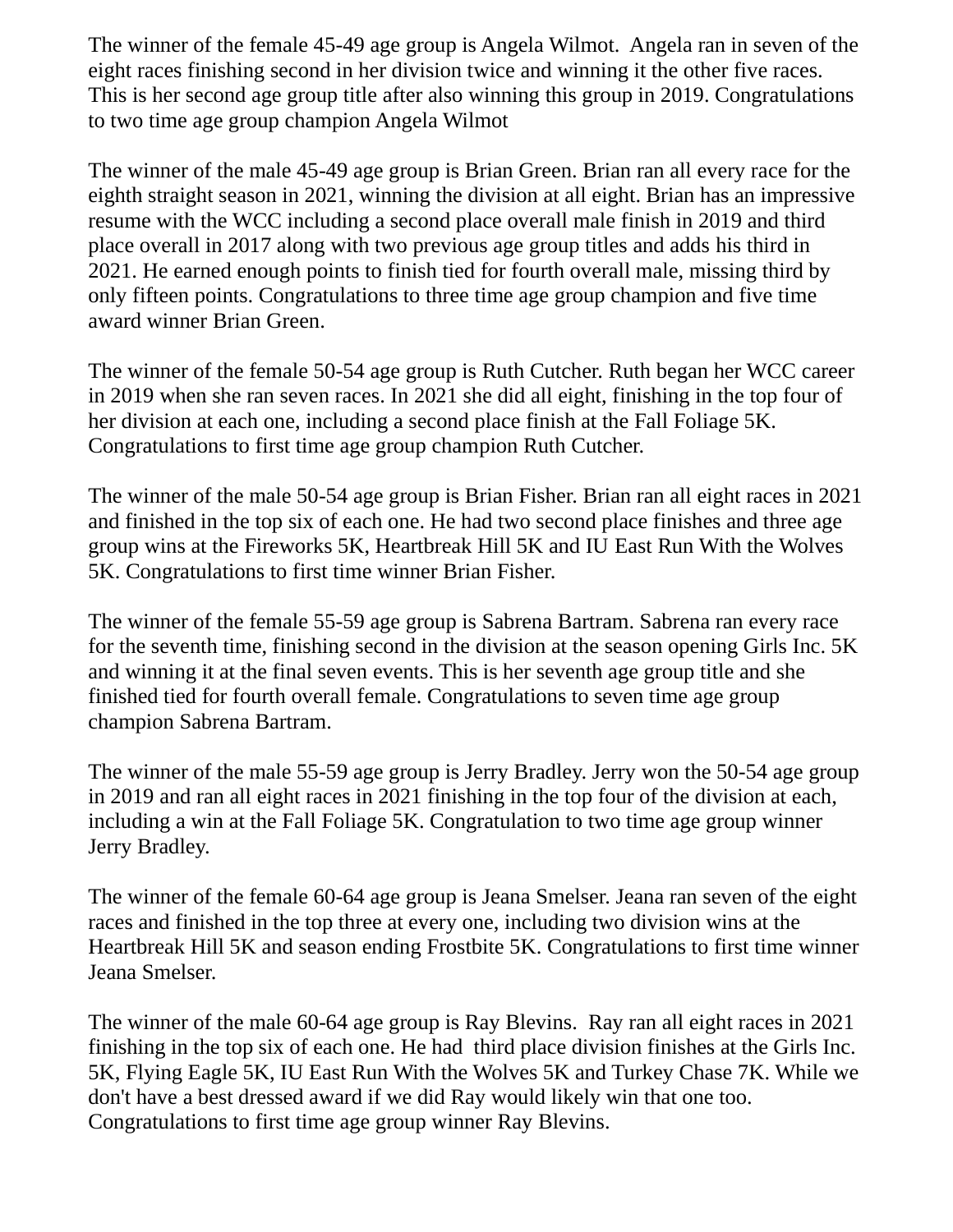The winner of the female 65-69 award is Eileen Cravens. This is Elieen's fourth age group title, over three divisions, after winning in 2007, 2008 and 2012. In 2021 Eileen ran seven races in 2021 and had seven age group wins. Congratulations to four time age group champion Eileen Cravens.

The winner of the male 65-69 age group is Gary Rodefeld. This is Gary's second age group title after winning the 50-54 group in 2003, which was the first year of the WCC. In 2021 he ran seven of the eight races finishing second in the division at two of them and taking the top sot in the other five. Congratulations to two time age group champion Gary Rodefeld.

The winner of the female 70-74 age group is Geri Schick. Geri ran all eight races for the fourth straight season and took her third age group title. She finished second in the division at the Fireworks 5K and won the group in the other seven events. Congratulations to three time age group champion Geri Schick.

The winner of the male 70-74 age group is Gary Girten. Gary ran all eight races in 2021 and won his division at every one, a perfect eight for eight. He also earned enough points to finish tied for fourth overall male, only fifteen points from third. Congratulations to first time age group winner Gary Girten.

The winner of the 75 and over age group is Pat Bowers. This was the first year for this group but it had a familiar winner. This is Pat's 13th age group title, she's won her division every year since 2008. In 2021 she participated in all eight races for the seventh time, winning the division at all seven she ran...she volunteered at the remaining event. Congratulations to thirteen time age group winner Pat Bowers.

The winner of the 75 and over age group is Gene Black. Gene began running WCC races in our very first year, 2003. He won his age group that year, and every year, until 2010....eight straight seasons. He added two more titles and took home his eleventh crown in 2021. He ran six races last season, finishing second in the division three times and winning the Fireworks 5K, IU East Run With the Wolves 5K and Fall Foliage 5K. Congratulations to eleven time age group winner Gene Black.

I'd like to point out that between Pat and Gene they have 24 age group titles.

Let's congratulate all of our age group and overall winners one more time.

Our next award goes to the most improved runner. This honor goes to the individual who shows the highest degree of race improvement over the course of the season. This year's winner will be making her second of three trips to the stage, after winning her age group.....she also completed all eight races so will be back in a few minutes. The 2021 most improved runner is Lydia Pentecost. Earlier in the program Lydia picked up her award for winning the 16-18 age group, she's now 2 for 2 in that regard after she took the 13-15 division in 2019, which was her first year running WCC events. She began the 2021 season by completing the Girls Inc. 5K in 49:05.